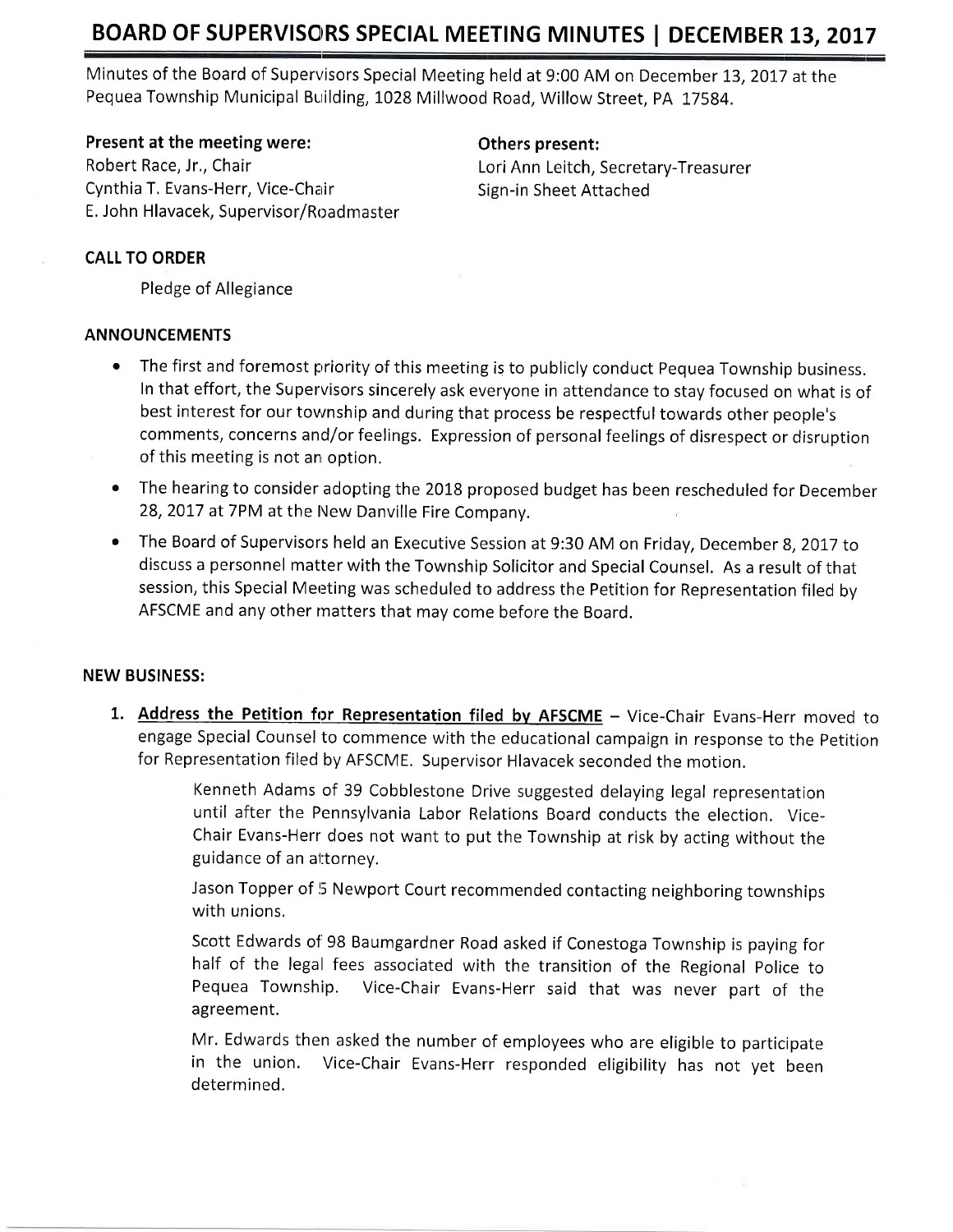Vice-Chair Evans-Herr and Supervisor Hlavacek voted in favor of engaging Special Counsel to commence an educational campaign; Chair Race voted nay.

Vice-Chair Evans-Herr rnoved to authorize Supervisor Hlavacek to work with Special Counsel on this matter. Chair Race seconded the motion, All voted in favor; none opposed.

## 2. Address any Other Matters that may come before the Board

Chair Race moved to aclopt Resolution 463-2017 authorizing the creation and maintenance of an account for the benefit of the Southern Regional Police Commission. Vice-Chair Evans-Herr seconded the motion.

Mr. Edwards stated Pequea Township should not have terminated the Articles of Agreement. Vice-Chair Evans-Herr insisted Conestoga Township would not have paid their share.

All voted in favor of adopting Resolution 463-2017; none opposed.

Chair Race moved to form a steering committee consisting of three volunteers  $-$  a businessman, an attorney, and an impartial resident - to determine if two fire companies are needed in Pequea Township. Vice-Chair Evans-Herr amended the motion to authorize Chair Race to choose the members of the steering committee by February 1, 2018. Supervisor Hlavacek seconded the motion. All voted in favor of forming a steering committee; none opposed.

### PUBLIC COMMENTS:

Public comments for items not on the agenda will be taken at this time. Please come to the lectern, state your name and address, and limit your comments to three minutes so that others can speak if they wish. Additional time may be granted at the Board's discretion.

> ln reference to funding the Southern Regional Police, Mr. Adams stated there is <sup>a</sup> difference between "can't" and "won't." He asked when did Conestoga Township not pay. Vice-Chair Evans-Herr replied Conestoga Township was not paying on time. Mr. Adams said being late is not the same as not paying,

ADJOURNMENT

Chair Race adjourned the meeting at 10:39 AM.

Respectfully Submitted,

 $0<sub>0</sub>$ 

Lori Ann Leitch, Secretary